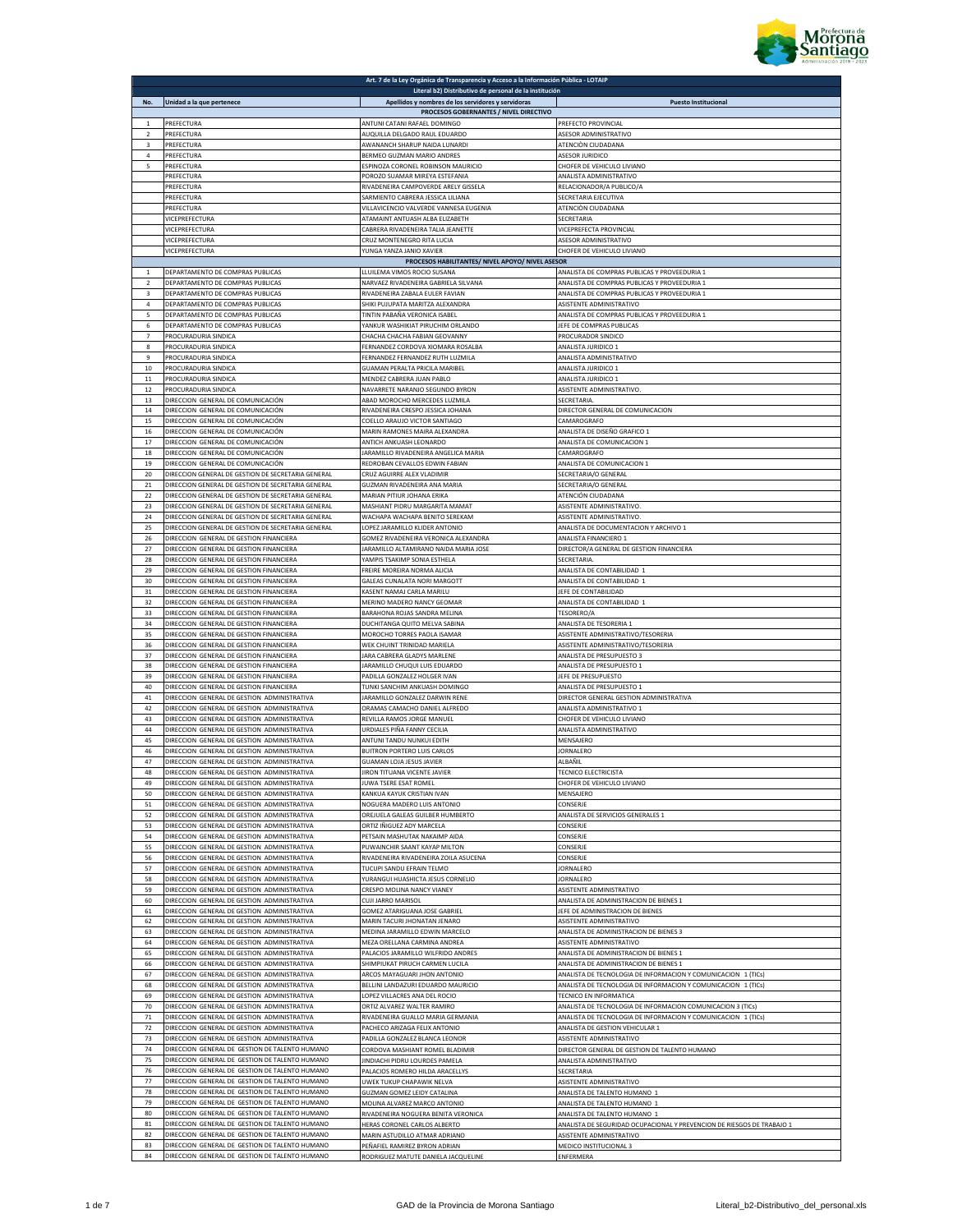

| 85             | DIRECCION GENERAL DE GESTION DE TALENTO HUMANO                                                       | SERRANO VILLARREAL ELIZA MARLENI                                 | TRABAJADOR / A SOCIAL 1                                                                  |
|----------------|------------------------------------------------------------------------------------------------------|------------------------------------------------------------------|------------------------------------------------------------------------------------------|
| 86             | DIRECCION GENERAL DE GESTION DE TALENTO HUMANO                                                       | TELLO VALLEJO MARCELO PATRICIO                                   | MEDICO INSTITUCIONAL 3                                                                   |
|                |                                                                                                      | PROCESOS AGREGADORES DE VALOR / NIVEL OPERATIVO                  |                                                                                          |
| $\mathbf{1}$   | DIRECCION GENERAL DE GESTION DE LA PLANIFICACION                                                     | CALVA RIOFRIO DARWIN ANTONIO                                     | DIRECTOR GENERAL DE PLANIFICACION                                                        |
| $\sqrt{2}$     | DIRECCION GENERAL DE GESTION DE LA PLANIFICACION                                                     | RUIZ NORIEGA ALICIA RUFINA                                       | ANALISTA ADMINISTRATIVO                                                                  |
| 3              | DIRECCION GENERAL DE GESTION DE LA PLANIFICACION                                                     | TAYOPANTA CHUMPI DANIELA CRISTINA                                | SECRETARIA                                                                               |
| $\Delta$       | DIRECCION GENERAL DE GESTION DE LA PLANIFICACION                                                     | WACHAPA MASHIANT SHAUK REBECA                                    | CONSERJE                                                                                 |
| 5              | DIRECCION GENERAL DE GESTION DE LA PLANIFICACION                                                     | WISUM PUWAINCHIR ARUTAM MARCONI                                  | CHOFER DE VEHICULO LIVIANO                                                               |
| 6              | DIRECCION GENERAL DE GESTION DE LA PLANIFICACION                                                     | CHIRIAPA MASHIANT GILSON BERNABE                                 | JORNALERO                                                                                |
| $\overline{7}$ | DIRECCION GENERAL DE GESTION DE LA PLANIFICACION                                                     | COELLO RIVADENEIRA MARCO JHORNELY                                | ANALISTA DE PLANIFICACION ESTRATEGICA 1                                                  |
| 8              | DIRECCION GENERAL DE GESTION DE LA PLANIFICACION                                                     | FLORES JARAMILLO MAURICIO FABIAN                                 | ANALISTA DE PLANIFICACION ESTRATEGICA 1                                                  |
| 9              | DIRECCION GENERAL DE GESTION DE LA PLANIFICACION                                                     | GUARACA GONZALEZ DIEGO PATRICIO                                  | JEFE DE PLANIFICACIÓN ESTRATEGICA DEL DESARROLLO Y ORDENAMIENTO TERRITORIAL              |
| 10<br>$11\,$   | DIRECCION GENERAL DE GESTION DE LA PLANIFICACION<br>DIRECCION GENERAL DE GESTION DE LA PLANIFICACION | KAJEKAI MARIAN NESTOR FELIPE<br>SANDO MASHU PEDRO ANGUASH        | <b>JORNALERO</b><br>CADENERO                                                             |
| 12             | DIRECCION GENERAL DE GESTION DE LA PLANIFICACION                                                     | SHARUPI WARUSHA WISUM MIGUEL                                     | ORNALERO                                                                                 |
| 13             | DIRECCION GENERAL DE GESTION DE LA PLANIFICACION                                                     | UNKUCH KUNKUMAS ALEX PATRICIO                                    | CADENERO                                                                                 |
| 14             | DIRECCION GENERAL DE GESTION DE LA PLANIFICACION                                                     | VILLA RODRIGUEZ MONICA RAQUEL                                    | ANALISTA DE PLANIFICACION ESTRATEGICA 2                                                  |
| 15             | DIRECCION GENERAL DE GESTION DE LA PLANIFICACION                                                     | DIFILO BUENO ANGELO IVAN                                         | JEFE DE COOPERACION INTERNACIONAL                                                        |
| 16             | DIRECCION GENERAL DE GESTION DE LA PLANIFICACION                                                     | ORBE JARAMILLO JOSE LUIS                                         | ANALISTA DE COOPERACION INTERNACIONAL 1                                                  |
| 17             | DIRECCION GENERAL DE GESTION DE LA PLANIFICACION                                                     | CORDOVA MOLINA DENIS MAGALI                                      | SECRETARIA.                                                                              |
| 18             | DIRECCION GENERAL DE GESTION DE LA PLANIFICACION                                                     | JARAMILLO VELEZ SHIRLEY PATRICIA                                 | <b>SECRETARIA</b>                                                                        |
| 19             | DIRECCION GENERAL DE GESTION DE LA PLANIFICACION                                                     | TIWIRAM CHIRIAP JULIO MARIO                                      | CHOFER DE VEHICULO PESADO                                                                |
| 20             | DIRECCION GENERAL DE GESTION DE LA PLANIFICACION                                                     | UJUKAM KAWARIM GERMAN MARTIN                                     | JEFE DE PARTICIPACION SOCIAL Y CIUDADANA                                                 |
| 21<br>22       | DIRECCION GENERAL DE GESTION DE LA PLANIFICACION<br>DIRECCION GENERAL DE GESTION DE LA PLANIFICACION | CAIVINAGUA INGA JOEL MODESTO                                     | JEFE DE PLANIFICACION INSTITUCIONAL, PROYECTOS, MONITOREO Y EVALUACION DE ESTUDIOS VIALE |
| 23             | DIRECCION GENERAL DE GESTION DE LA PLANIFICACION                                                     | CRIOLLO DIAZ CRISTINA LIZETH<br>ESPINDOLA MERINO MARLON FERNANDO | ANALISTA DE PLANIFICACION INSTITUCIONAL 1<br>ANALISTA DE PLANIFICACION INSTITUCIONAL 1   |
| 24             | DIRECCION GENERAL DE GESTION DE LA PLANIFICACION                                                     | GUAMAN BUESTAN ADRIAN ALEJANDRO                                  | ANALISTA DE PLANIFICACION INSTITUCIONAL 1                                                |
| 25             | DIRECCION GENERAL DE GESTION DE LA PLANIFICACION                                                     | MOROCHO GONZALEZ RUTH PATRICIA                                   | ANALISTA DE PLANIFICACION INSTITUCIONAL 3                                                |
| 26             | DIRECCION GENERAL DE GESTION DE LA PLANIFICACION                                                     | SIGUENZA GUAMAN JESSENIA ESTEFANIA                               | ANALISTA DE PLANIFICACION INSTITUCIONAL 1                                                |
| 27             | DIRECCION GENERAL DE GESTION DE LA PLANIFICACION                                                     | SOLANO QUEZADA JORGE MIGUEL                                      | ANALISTA DE PLANIFICACION INSTITUCIONAL 1                                                |
| 28             | DIRECCION GENERAL DE OBRAS PUBLICAS, CONECTIVIDAD Y                                                  |                                                                  |                                                                                          |
|                | TRANSPORTE MULTIMODAL                                                                                | AVILA CHOCO AUGUSTO PATRICIO                                     | DIRECTOR GENERAL DE OBRAS PUBLICAS, CONECTIVIDAD Y TRANSPORTE MULTIMODAL                 |
| 29             | DIRECCION GENERAL DE OBRAS PUBLICAS, CONECTIVIDAD Y<br>TRANSPORTE MULTIMODAL                         | GUALOTO CAIZA KLEVER MANUEL                                      | CHOFER DE VEHICULO PESADO                                                                |
|                | DIRECCION GENERAL DE OBRAS PUBLICAS, CONECTIVIDAD Y                                                  |                                                                  |                                                                                          |
| 30             | TRANSPORTE MULTIMODAL                                                                                | JARA COBOS SERGIO BENJAMIN                                       | CHOFER DE VEHICULO PESADO                                                                |
| 31             | DIRECCION GENERAL DE OBRAS PUBLICAS, CONECTIVIDAD Y                                                  |                                                                  |                                                                                          |
|                | TRANSPORTE MULTIMODAL<br>DIRECCION GENERAL DE OBRAS PUBLICAS, CONECTIVIDAD Y                         | JIMBICTI JUANGA TANIA ELIZABETH                                  | AUXILIAR DE ARCHIVO                                                                      |
| 32             | TRANSPORTE MULTIMODAL                                                                                | KASENT NAMAJ JESICA MARICELA                                     | <b>SECRETARIA</b>                                                                        |
| 33             | DIRECCION GENERAL DE OBRAS PUBLICAS, CONECTIVIDAD Y                                                  |                                                                  |                                                                                          |
|                | TRANSPORTE MULTIMODAL                                                                                | LOPEZ CAMPOVERDE EDWIN PATRICIO                                  | SUB DIRECTOR DE OBRAS PUBLICAS, CONECTIVIDAD Y TRANSPORTE MULTIMODAL                     |
| 34             | DIRECCION GENERAL DE OBRAS PUBLICAS, CONECTIVIDAD Y<br>TRANSPORTE MULTIMODAL                         | SAANT YURANK ESTHER MARIA                                        | ANALISTA ADMINISTRATIVO 1                                                                |
| 35             | DIRECCION GENERAL DE OBRAS PUBLICAS, CONECTIVIDAD Y                                                  |                                                                  |                                                                                          |
|                | TRANSPORTE MULTIMODAL                                                                                | AGUIRRE ARIAS MILTON JACINTO                                     | CHOFER DE VEHICULO PESADO                                                                |
| 36             | DIRECCION GENERAL DE OBRAS PUBLICAS, CONECTIVIDAD Y<br>TRANSPORTE MULTIMODAL                         | AIZALLA LUMBE RAMIRO                                             | CHOFER DE VEHICULO PESADO                                                                |
| 37             | DIRECCION GENERAL DE OBRAS PUBLICAS, CONECTIVIDAD Y                                                  |                                                                  |                                                                                          |
|                | TRANSPORTE MULTIMODAL                                                                                | AJUNANCHI AJUNANCHI GREGORIO DIONICIO                            | OPERADOR DE TRACTOR                                                                      |
| 38             | DIRECCION GENERAL DE OBRAS PUBLICAS, CONECTIVIDAD Y<br>TRANSPORTE MULTIMODAL                         | ALVAREZ CALLE ISAAC ANTONIO                                      | CHOFER DE VEHICULO PESADO                                                                |
| 39             | DIRECCION GENERAL DE OBRAS PUBLICAS, CONECTIVIDAD Y                                                  |                                                                  |                                                                                          |
|                | TRANSPORTE MULTIMODAL<br>DIRECCION GENERAL DE OBRAS PUBLICAS, CONECTIVIDAD Y                         | AMBAM CHAMIK ABRAHAN USHAP                                       | <b>JORNALERO</b>                                                                         |
| 40             |                                                                                                      |                                                                  |                                                                                          |
|                | TRANSPORTE MULTIMODAL                                                                                | AMBOYA MENDEZ HENRY GEOVANNY                                     | CHOFER DE VEHICULO PESADO                                                                |
| 41             | DIRECCION GENERAL DE OBRAS PUBLICAS, CONECTIVIDAD Y                                                  |                                                                  |                                                                                          |
|                | TRANSPORTE MULTIMODAL                                                                                | AMPAM JUANK YESBELI ALEXANDER                                    | <b>JORNALERO</b>                                                                         |
| 42             | DIRECCION GENERAL DE OBRAS PUBLICAS, CONECTIVIDAD Y<br>TRANSPORTE MULTIMODAL                         | ANKUASH PEAS ENTSANUA MARCIA                                     | CONSERJE                                                                                 |
| 43             | DIRECCION GENERAL DE OBRAS PUBLICAS, CONECTIVIDAD Y                                                  |                                                                  |                                                                                          |
|                | TRANSPORTE MULTIMODAL                                                                                | ANKUASH USHAP LUIS JEMPEKAT                                      | <b>JORNALERO</b>                                                                         |
| 44             | DIRECCION GENERAL DE OBRAS PUBLICAS, CONECTIVIDAD Y<br>TRANSPORTE MULTIMODAL                         | ANTUN TIWI EDGAR KANKUA                                          | CHOFER DE VEHICULO PESADO                                                                |
| 45             | DIRECCION GENERAL DE OBRAS PUBLICAS, CONECTIVIDAD Y                                                  |                                                                  |                                                                                          |
|                | TRANSPORTE MULTIMODAL                                                                                | AREVALO AREVALO SEGUNDO AGUSTIN                                  | OPERADOR DE TRACTOR                                                                      |
| 46             | DIRECCION GENERAL DE OBRAS PUBLICAS, CONECTIVIDAD Y<br>TRANSPORTE MULTIMODAL                         | ARPI SINCHI ANGEL FABIAN                                         | <b>IORNAL FRO</b>                                                                        |
| 47             | DIRECCION GENERAL DE OBRAS PUBLICAS, CONECTIVIDAD Y                                                  |                                                                  |                                                                                          |
|                | TRANSPORTE MULTIMODAL                                                                                | ASTUDILLO CORDOVA ANGEL DANIEL                                   | ANALISTA DE VIALIDAD 2                                                                   |
| 48             | DIRECCION GENERAL DE OBRAS PUBLICAS, CONECTIVIDAD Y<br>TRANSPORTE MULTIMODAL                         | ASTUDILLO LANDI JOSE ROSENDO                                     | ORNALERO                                                                                 |
| 49             | DIRECCION GENERAL DE OBRAS PUBLICAS, CONECTIVIDAD Y                                                  |                                                                  |                                                                                          |
|                | TRANSPORTE MULTIMODAL<br>DIRECCION GENERAL DE OBRAS PUBLICAS, CONECTIVIDAD Y                         | ATAMAINT MASHU MAURICIO JONATAN                                  | <b>JORNALERO</b>                                                                         |
| 50             | TRANSPORTE MULTIMODAL                                                                                | AYUI PAPUE TUKUP ENRIQUE                                         | OPERADOR DE EXCAVADORA                                                                   |
| 51             | DIRECCION GENERAL DE OBRAS PUBLICAS, CONECTIVIDAD Y                                                  |                                                                  |                                                                                          |
|                | TRANSPORTE MULTIMODAL                                                                                | AYUY CHUP MELCHOR FRANCISCO                                      | SOBRESTANTE                                                                              |
| 52             | DIRECCION GENERAL DE OBRAS PUBLICAS, CONECTIVIDAD Y<br>TRANSPORTE MULTIMODAL                         | AYUY TIBI EVER JOSE                                              | OBRESTANTE                                                                               |
| 53             | DIRECCION GENERAL DE OBRAS PUBLICAS, CONECTIVIDAD Y                                                  |                                                                  |                                                                                          |
|                | TRANSPORTE MULTIMODAL                                                                                | BARBA CASTRO JULIO BLADIMIR                                      | ANALISTA DE VIALIDAD 1                                                                   |
| 54             | DIRECCION GENERAL DE OBRAS PUBLICAS, CONECTIVIDAD Y<br>TRANSPORTE MULTIMODAL                         | BARBA CHACHA CLEBER WILLAM                                       | ORNALERO                                                                                 |
| 55             | DIRECCION GENERAL DE OBRAS PUBLICAS, CONECTIVIDAD Y                                                  |                                                                  |                                                                                          |
|                | TRANSPORTE MULTIMODAL                                                                                | BARBA CHACHA SENON RODRIGO                                       | CADENERO                                                                                 |
| 56             | DIRECCION GENERAL DE OBRAS PUBLICAS, CONECTIVIDAD Y<br>TRANSPORTE MULTIMODAL                         | BARRETO OTAVALO ALCIDES JHON                                     | ORNALERO                                                                                 |
|                | DIRECCION GENERAL DE OBRAS PUBLICAS, CONECTIVIDAD Y                                                  |                                                                  |                                                                                          |
| 57             | TRANSPORTE MULTIMODAL                                                                                | BARRETO OTAVALO JUAN JOSE                                        | OPERADOR DE EXCAVADORA                                                                   |
| 58             | DIRECCION GENERAL DE OBRAS PUBLICAS, CONECTIVIDAD Y<br>TRANSPORTE MULTIMODAL                         | BERREZUETA TORRES JUAN CARLOS                                    | ANALISTA DE ESTUDIOS VIALES 1                                                            |
|                | DIRECCION GENERAL DE OBRAS PUBLICAS, CONECTIVIDAD Y                                                  |                                                                  |                                                                                          |
| 59             | TRANSPORTE MULTIMODAL                                                                                | BLANDIN AREVALO EDWIN FERNANDO                                   | ANALISTA DE ESTUDIOS VIALES 1                                                            |
| 60             | DIRECCION GENERAL DE OBRAS PUBLICAS, CONECTIVIDAD Y<br>TRANSPORTE MULTIMODAL                         | BRAVO CORONEL LILIAN CARMITA                                     | AUXILIAR DE ARCHIVO                                                                      |
|                | DIRECCION GENERAL DE OBRAS PUBLICAS, CONECTIVIDAD Y                                                  |                                                                  |                                                                                          |
| 61             | TRANSPORTE MULTIMODAL                                                                                | BUENO TENESACA JOSE ABEL                                         | OPERADOR DE CARGADORA                                                                    |
| 62             | DIRECCION GENERAL DE OBRAS PUBLICAS, CONECTIVIDAD Y                                                  |                                                                  |                                                                                          |
|                | TRANSPORTE MULTIMODAL<br>DIRECCION GENERAL DE OBRAS PUBLICAS, CONECTIVIDAD Y                         | CABRERA BRITO JOSE ARCADIO                                       | OPERADOR DE MOTONIVELADORA                                                               |
| 63             | TRANSPORTE MULTIMODAL                                                                                | CABRERA CHACHA NELSON ARMANDO                                    | <b>ADENERO</b>                                                                           |
| 64             | DIRECCION GENERAL DE OBRAS PUBLICAS, CONECTIVIDAD Y                                                  |                                                                  |                                                                                          |
|                | TRANSPORTE MULTIMODAL<br>DIRECCION GENERAL DE OBRAS PUBLICAS, CONECTIVIDAD Y                         | CABRERA JARA MIGUEL ANGEL                                        | ORNALERO                                                                                 |
| 65             | TRANSPORTE MULTIMODAL                                                                                | CABRERA LOZANO JOSE MARIA                                        | HOFER DE VEHICULO PESADO                                                                 |
| 66             | DIRECCION GENERAL DE OBRAS PUBLICAS, CONECTIVIDAD Y                                                  |                                                                  |                                                                                          |
|                | TRANSPORTE MULTIMODAL<br>DIRECCION GENERAL DE OBRAS PUBLICAS, CONECTIVIDAD Y                         | CAICER NAYAPE RAUL LEOPOLDO                                      | ORNALERO                                                                                 |
| 67             | TRANSPORTE MULTIMODAL                                                                                | CAIN YAGUARSHUNGO JOSE VICTOR                                    | ORNALERO                                                                                 |
| 68             | DIRECCION GENERAL DE OBRAS PUBLICAS, CONECTIVIDAD Y<br>TRANSPORTE MULTIMODAL                         | CALLE SAMANIEGO JOSE ELIAZAR                                     | CHOFER DE VEHICULO PESADO                                                                |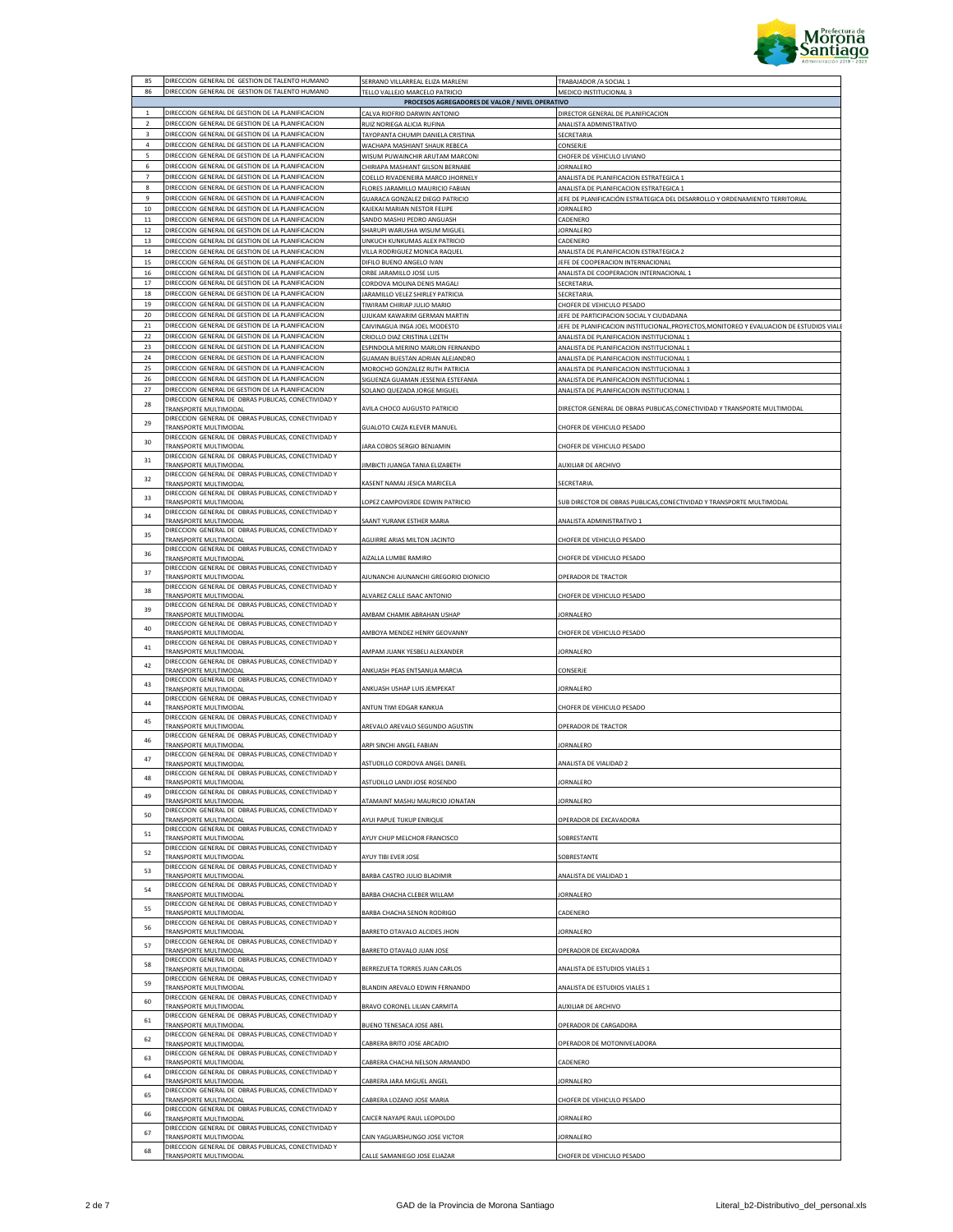

| 69  | DIRECCION GENERAL DE OBRAS PUBLICAS, CONECTIVIDAD Y<br>TRANSPORTE MULTIMODAL                                                        | CALLE WELLINTON GUILLERMO           | CHOFER DE VEHICULO PESADO                           |
|-----|-------------------------------------------------------------------------------------------------------------------------------------|-------------------------------------|-----------------------------------------------------|
| 70  | DIRECCION GENERAL DE OBRAS PUBLICAS, CONECTIVIDAD Y<br>TRANSPORTE MULTIMODAL                                                        | CAMBIZACA MORA SEGUNDO GILBERTO     | OPERADOR DE CARGADORA                               |
| 71  | DIRECCION GENERAL DE OBRAS PUBLICAS, CONECTIVIDAD Y<br>TRANSPORTE MULTIMODAL                                                        | CAMPOVERDE CASTILLO SEGUNDO EDIXON  | CHOFER DE VEHICULO PESADO                           |
| 72  | DIRECCION GENERAL DE OBRAS PUBLICAS, CONECTIVIDAD Y<br>TRANSPORTE MULTIMODAL                                                        | CAÑIRSA HUAMBAGUETE WILSON WILFRIDO | JORNALERO                                           |
| 73  | DIRECCION GENERAL DE OBRAS PUBLICAS, CONECTIVIDAD Y<br>TRANSPORTE MULTIMODAL                                                        | CARDENAS RIERA MARCO EUCLIDES       | <b>JORNALERO</b>                                    |
| 74  | DIRECCION GENERAL DE OBRAS PUBLICAS, CONECTIVIDAD Y<br>TRANSPORTE MULTIMODAL                                                        | CARDENAS VERA WILSON GEOVANNY       | CHOFER DE VEHICULO PESADO                           |
| 75  | DIRECCION GENERAL DE OBRAS PUBLICAS, CONECTIVIDAD Y                                                                                 |                                     |                                                     |
| 76  | TRANSPORTE MULTIMODAL<br>DIRECCION GENERAL DE OBRAS PUBLICAS, CONECTIVIDAD Y                                                        | CASCO PUSAY JOSE ARSENIO            | OPERADOR DE EXCAVADORA                              |
| 77  | TRANSPORTE MULTIMODAL<br>DIRECCION GENERAL DE OBRAS PUBLICAS, CONECTIVIDAD Y                                                        | CASTRO GUZMAN MARIXA ELISABETH      | ASISTENTE ADMINISTRATIVO                            |
| 78  | TRANSPORTE MULTIMODAL<br>DIRECCION GENERAL DE OBRAS PUBLICAS, CONECTIVIDAD Y                                                        | CAYAPA NUNGUICHI JUAN GABRIE        | CHOFER DE VEHICULO PESADO                           |
| 79  | TRANSPORTE MULTIMODAL<br>DIRECCION GENERAL DE OBRAS PUBLICAS, CONECTIVIDAD Y                                                        | CAYAPA VARGAS CESAR HUMBERTO        | MOTORISTA DE EMBARCACIONES                          |
| 80  | TRANSPORTE MULTIMODAL<br>DIRECCION GENERAL DE OBRAS PUBLICAS, CONECTIVIDAD Y                                                        | CEDEÑO GUZMAN ERICH GERMAN          | JORNALERO                                           |
| 81  | TRANSPORTE MULTIMODAL<br>DIRECCION GENERAL DE OBRAS PUBLICAS, CONECTIVIDAD Y                                                        | CHACHA CHACHA WILMER ARMANDO        | OPERADOR DE MAQUINARIA PESADA                       |
|     | TRANSPORTE MULTIMODAL<br>DIRECCION GENERAL DE OBRAS PUBLICAS, CONECTIVIDAD Y                                                        | CHACHA CHUCAY MARIO PATRICIO        | OPERADOR DE TRACTOR DE ORUGAS                       |
| 82  | TRANSPORTE MULTIMODAL<br>DIRECCION GENERAL DE OBRAS PUBLICAS, CONECTIVIDAD Y                                                        | CHACHA PAÑA ANGEL ANIBAL            | JORNALERO                                           |
| 83  | TRANSPORTE MULTIMODAL<br>DIRECCION GENERAL DE OBRAS PUBLICAS, CONECTIVIDAD Y                                                        | CHACON MOLINA PATRICIO OLIVERIO     | CHOFER DE VEHICULO PESADO                           |
| 84  | TRANSPORTE MULTIMODAL<br>DIRECCION GENERAL DE OBRAS PUBLICAS, CONECTIVIDAD Y                                                        | CHACON NARANJO LUIS GERARDO         | CHOFER DE VEHICULO PESADO                           |
| 85  | TRANSPORTE MULTIMODAL<br>DIRECCION GENERAL DE OBRAS PUBLICAS, CONECTIVIDAD Y                                                        | CHAMICO CHUINDIA MARCO TIMOTEO      | JORNALERO                                           |
| 86  | TRANSPORTE MULTIMODAL<br>DIRECCION GENERAL DE OBRAS PUBLICAS, CONECTIVIDAD Y                                                        | CHAMIK KASENT CARLOS TITO           | SOBRESTANTE                                         |
| 87  | TRANSPORTE MULTIMODAL                                                                                                               | CHAMORRO CHACHA GENRY OMAR          | OPERADOR DE RODILLO                                 |
| 88  | DIRECCION GENERAL DE OBRAS PUBLICAS, CONECTIVIDAD Y<br>TRANSPORTE MULTIMODAL                                                        | CHARVET ALARCON LUIS ALEX           | JORNALERO                                           |
| 89  | DIRECCION GENERAL DE OBRAS PUBLICAS, CONECTIVIDAD Y<br>TRANSPORTE MULTIMODAL                                                        | CHAVEZ CASCO LUIS GERARDO           | OPERADOR DE AUTO TREN TRAILER                       |
| 90  | DIRECCION GENERAL DE OBRAS PUBLICAS, CONECTIVIDAD Y<br>TRANSPORTE MULTIMODAL                                                        | CHAVEZ ILLESCAS ANGEL JULIO         | <b>JORNALERO</b>                                    |
| 91  | DIRECCION GENERAL DE OBRAS PUBLICAS, CONECTIVIDAD Y<br>TRANSPORTE MULTIMODAL                                                        | CHIMBOLEMA CHACHA LUIS ANTONIO      | OPERADOR DE TRACTOR                                 |
| 92  | DIRECCION GENERAL DE OBRAS PUBLICAS, CONECTIVIDAD Y<br>TRANSPORTE MULTIMODAL                                                        | CHIRIAP KANUS MONICA ISABELA        | JORNALERO                                           |
| 93  | DIRECCION GENERAL DE OBRAS PUBLICAS, CONECTIVIDAD Y<br>TRANSPORTE MULTIMODAL                                                        | CHIRIBOGA GARNICA EDWIN ELIAS       | CHOFER DE VEHICULO PESADO                           |
| 94  | DIRECCION GENERAL DE OBRAS PUBLICAS, CONECTIVIDAD Y<br>TRANSPORTE MULTIMODAL                                                        | CHUMPI PUJUPAT SIRO FRANCISCO       | SOBRESTANTE                                         |
| 95  | DIRECCION GENERAL DE OBRAS PUBLICAS, CONECTIVIDAD Y<br>TRANSPORTE MULTIMODAL                                                        | CORDOVA JAYA FLAVIO ROLANDO         | CHOFER DE VEHICULO PESADO                           |
| 96  | DIRECCION GENERAL DE OBRAS PUBLICAS, CONECTIVIDAD Y<br>TRANSPORTE MULTIMODAL                                                        | CORO CORO JOSE MIGUEL               | CHOFER DE VEHICULO PESADO                           |
| 97  | DIRECCION GENERAL DE OBRAS PUBLICAS, CONECTIVIDAD Y<br>TRANSPORTE MULTIMODAL                                                        | CORONEL CHICAIZA MANUEL MESIAS      | CHOFER DE VEHICULO PESADO                           |
|     | DIRECCION GENERAL DE OBRAS PUBLICAS, CONECTIVIDAD Y                                                                                 |                                     |                                                     |
| 98  | TRANSPORTE MULTIMODAL                                                                                                               | CORREA SAMANIEGO CARLOS FABIAN      | JORNALERO                                           |
| 99  | DIRECCION GENERAL DE OBRAS PUBLICAS, CONECTIVIDAD Y<br>TRANSPORTE MULTIMODAL                                                        | COZAR VELIN ISIDRO ALBERTO          | CHOFER DE VEHICULO PESADO                           |
| 100 | DIRECCION GENERAL DE OBRAS PUBLICAS, CONECTIVIDAD Y<br>TRANSPORTE MULTIMODAL                                                        | CUEVA DAVILA JAIME MARCELO          | CHOFER DE VEHICULO PESADO                           |
| 101 | DIRECCION GENERAL DE OBRAS PUBLICAS, CONECTIVIDAD Y<br>TRANSPORTE MULTIMODAL                                                        | DELGADO ARIAS MILTON MOISES         | CHOFER DE VEHICULO PESADO                           |
| 102 | DIRECCION GENERAL DE OBRAS PUBLICAS, CONECTIVIDAD Y<br>TRANSPORTE MULTIMODAL                                                        | DELGADO ATIENCIA LUIS CARLOS        | JORNALERO                                           |
| 103 | DIRECCION GENERAL DE OBRAS PUBLICAS, CONECTIVIDAD Y<br>TRANSPORTE MULTIMODAL                                                        | DIAZ CHUQUIRIMA JORGE VICENTE       | TOPOGRAFO-                                          |
| 104 | DIRECCION GENERAL DE OBRAS PUBLICAS, CONECTIVIDAD Y<br>TRANSPORTE MULTIMODAL                                                        | ENCALADA PEREZ LUIS REMIGIO         | CHOFER DE VEHICULO PESADO                           |
| 105 | DIRECCION GENERAL DE OBRAS PUBLICAS, CONECTIVIDAD Y<br>TRANSPORTE MULTIMODAL                                                        | ENTZACUA CHACHA CHRISTIAAN GEOVANNY | OPERADOR DE TRACTOR                                 |
| 106 | DIRECCION GENERAL DE OBRAS PUBLICAS, CONECTIVIDAD Y<br>TRANSPORTE MULTIMODAL                                                        | ESPINOZA CORONEL DIEGO SANTIAGO     | OPERADOR DE RODILLO                                 |
| 107 | DIRECCION GENERAL DE OBRAS PUBLICAS, CONECTIVIDAD Y<br>TRANSPORTE MULTIMODAL                                                        | FIGUEROA MALDONADO MANOLO           | OPERADOR DE GRUA                                    |
| 108 | DIRECCION GENERAL DE OBRAS PUBLICAS, CONECTIVIDAD Y<br>TRANSPORTE MULTIMODAL                                                        | FRIAS LOJA EFRAIN FLORENCIO         | JORNALERO                                           |
| 109 | DIRECCION GENERAL DE OBRAS PUBLICAS, CONECTIVIDAD Y<br>TRANSPORTE MULTIMODAL                                                        | FUENTES PARDO NELSON FRANCISCO      | CHOFER DE VEHICULO PESADO                           |
| 110 | DIRECCION GENERAL DE OBRAS PUBLICAS, CONECTIVIDAD Y<br>TRANSPORTE MULTIMODAL                                                        | GALLARDO RODRIGUEZ MARVIN GIOBERTI  | OPERADOR DE EXCAVADORA                              |
| 111 | DIRECCION GENERAL DE OBRAS PUBLICAS, CONECTIVIDAD Y<br>TRANSPORTE MULTIMODAL                                                        | GALLEGOS ACOSTA LUIS TRAJANO        | CHOFER DE VEHICULO PESADO                           |
| 112 | DIRECCION GENERAL DE OBRAS PUBLICAS, CONECTIVIDAD Y<br>TRANSPORTE MULTIMODAL                                                        | GARCIA RIVADENEIRA JULIO DANIEL     | PERFILERO                                           |
| 113 | DIRECCION GENERAL DE OBRAS PUBLICAS, CONECTIVIDAD Y<br>TRANSPORTE MULTIMODAL                                                        | GARZON CALLE IVAN JANUARIO          | CHOFER DE VEHICULO PESADO                           |
| 114 | DIRECCION GENERAL DE OBRAS PUBLICAS, CONECTIVIDAD Y<br>TRANSPORTE MULTIMODAL                                                        | GOMEZ PARREÑO CLEVER ROBERTO        | OPERADOR DE MAQUINARIA O EQUIP                      |
| 115 | DIRECCION GENERAL DE OBRAS PUBLICAS, CONECTIVIDAD Y<br>TRANSPORTE MULTIMODAL                                                        | GOMEZ VARGAS RAUL RODRIGO           | OPERADOR DE RETROEXCAVADORA                         |
| 116 | DIRECCION GENERAL DE OBRAS PUBLICAS, CONECTIVIDAD Y<br>TRANSPORTE MULTIMODAL                                                        | GUACHICHULCA PEÑAFIEL ELDER GONZALO | SOBRESTANTE                                         |
| 117 | DIRECCION GENERAL DE OBRAS PUBLICAS, CONECTIVIDAD Y<br>TRANSPORTE MULTIMODAL                                                        | GUADALUPE GUEVARA LUIS ALFONSO      | OPERADOR DE MAQUINARIA O EQUIP                      |
| 118 | DIRECCION GENERAL DE OBRAS PUBLICAS, CONECTIVIDAD Y<br>TRANSPORTE MULTIMODAL                                                        | GUAJARE SANCHIMA JAIRO CELIN        | JORNALERO                                           |
| 119 | DIRECCION GENERAL DE OBRAS PUBLICAS, CONECTIVIDAD Y<br>TRANSPORTE MULTIMODAL                                                        | <b>GUAMAN LUIS ALBERTO</b>          | OPERADOR DE MAQUINARIA Y EQUIPO PEADO (TRACK DRILL) |
| 120 | DIRECCION GENERAL DE OBRAS PUBLICAS, CONECTIVIDAD Y<br>TRANSPORTE MULTIMODAL                                                        | GUTIERREZ RODRIGUEZ DARWIN MARCELO  | CHOFER DE VEHICULO PESADO                           |
| 121 | DIRECCION GENERAL DE OBRAS PUBLICAS, CONECTIVIDAD Y<br>TRANSPORTE MULTIMODAL                                                        | GUTIERREZ ROMAN GERMAN VITERVO      | CHOFER DE VEHICULO PESADO                           |
| 122 | DIRECCION GENERAL DE OBRAS PUBLICAS, CONECTIVIDAD Y<br>TRANSPORTE MULTIMODAL                                                        | HUAMBUTZEREQUE CHINKIM JANINA YUMI  | AUXILIAR DE ARCHIVO                                 |
| 123 | DIRECCION GENERAL DE OBRAS PUBLICAS, CONECTIVIDAD Y<br>TRANSPORTE MULTIMODAL                                                        | IJISAM WACHAPA GILBERT GALO         | OPERADOR DE TRACTOR                                 |
| 124 | DIRECCION GENERAL DE OBRAS PUBLICAS, CONECTIVIDAD Y<br>TRANSPORTE MULTIMODAL                                                        | IÑIGUEZ CABRERA ROBER PATRICIO      | CHOFER DE VEHICULO PESADO                           |
| 125 | DIRECCION GENERAL DE OBRAS PUBLICAS, CONECTIVIDAD Y<br>TRANSPORTE MULTIMODAL<br>DIRECCION GENERAL DE OBRAS PUBLICAS, CONECTIVIDAD Y | JARAMILLO AGUAYO JORGE GONZALO      | <b>JORNALERO</b>                                    |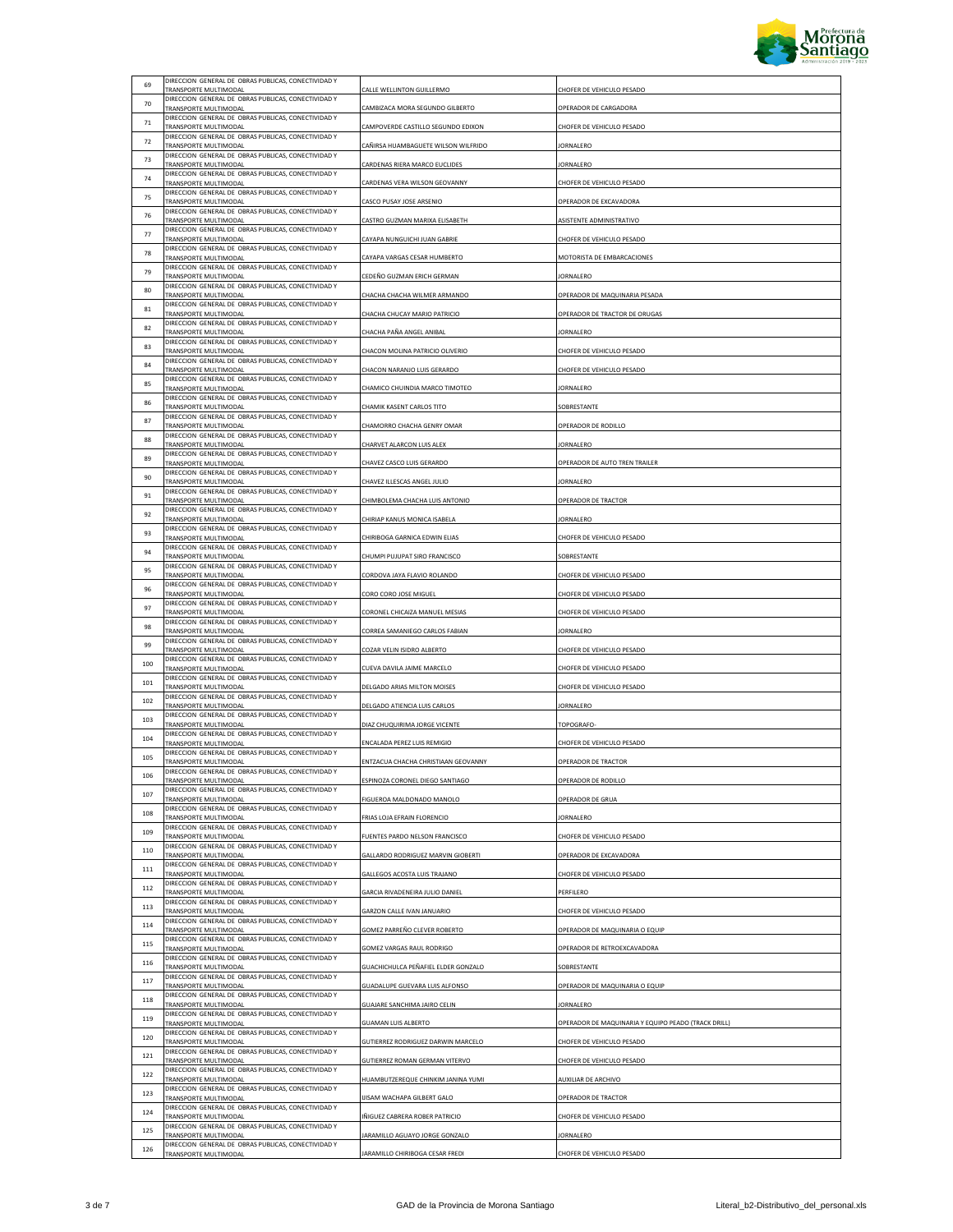

|     | DIRECCION GENERAL DE OBRAS PUBLICAS, CONECTIVIDAD Y                                                   |                                                                           |                                                            |
|-----|-------------------------------------------------------------------------------------------------------|---------------------------------------------------------------------------|------------------------------------------------------------|
| 127 | TRANSPORTE MULTIMODAL                                                                                 | ARAMILLO RIVADENEIRA ALEJANDRO SEBASTIAN                                  | <b>JORNALERO</b>                                           |
| 128 | DIRECCION GENERAL DE OBRAS PUBLICAS, CONECTIVIDAD Y<br>TRANSPORTE MULTIMODAL                          | IIMBIQUITE VILLARREAL CRISTOFHER FERNANDO                                 | <b>JORNALERO</b>                                           |
| 129 | DIRECCION GENERAL DE OBRAS PUBLICAS, CONECTIVIDAD Y<br>TRANSPORTE MULTIMODAL                          | JIMBO TELLO CARLOS JOHON                                                  | CHOFER DE VEHICULO PESADO                                  |
| 130 | DIRECCION GENERAL DE OBRAS PUBLICAS, CONECTIVIDAD Y                                                   |                                                                           |                                                            |
|     | TRANSPORTE MULTIMODAL<br>DIRECCION GENERAL DE OBRAS PUBLICAS, CONECTIVIDAD Y                          | JIMPIKIT NANTIP CLAUDIO CRISTIAN                                          | CHOFER DE VEHICULO PESADO                                  |
| 131 | TRANSPORTE MULTIMODAL<br>DIRECCION GENERAL DE OBRAS PUBLICAS, CONECTIVIDAD Y                          | KAJEKAI AMPAM ANKUASH RAMIRO                                              | OPERADOR DE RETROEXCAVADORA                                |
| 132 | TRANSPORTE MULTIMODAL                                                                                 | KAJEKAI WAMPUTSAR PEDRO GABRIEL                                           | <b>JORNALERO</b>                                           |
| 133 | DIRECCION GENERAL DE OBRAS PUBLICAS, CONECTIVIDAD Y<br>TRANSPORTE MULTIMODAL                          | KASENT IJISAM NANKI FRANCIS                                               | JORNALERO                                                  |
| 134 | DIRECCION GENERAL DE OBRAS PUBLICAS, CONECTIVIDAD Y<br>TRANSPORTE MULTIMODAL                          | KASENT TUKUP USHAP WALTER                                                 | GUARDIAN/GUARDIAN ADMINISTRATIVO                           |
| 135 | DIRECCION GENERAL DE OBRAS PUBLICAS, CONECTIVIDAD Y                                                   |                                                                           |                                                            |
| 136 | TRANSPORTE MULTIMODAL<br>DIRECCION GENERAL DE OBRAS PUBLICAS, CONECTIVIDAD Y                          | KAYAP NAJAMTAI KUNKI LEOPOLDO                                             | JORNALERO                                                  |
|     | TRANSPORTE MULTIMODAL<br>DIRECCION GENERAL DE OBRAS PUBLICAS, CONECTIVIDAD Y                          | LITUMA TORRES FRANCO                                                      | CHOFER DE VEHICULO PESADO                                  |
| 137 | TRANSPORTE MULTIMODAL<br>DIRECCION GENERAL DE OBRAS PUBLICAS, CONECTIVIDAD Y                          | LLIVIZACA LLIVISACA DIEGO ARMANDO                                         | CHOFER DE VEHICULO PESADO                                  |
| 138 | TRANSPORTE MULTIMODAL                                                                                 | LOZANO LOJANO MERCEDES PIEDAD                                             | JORNALERO                                                  |
| 139 | DIRECCION GENERAL DE OBRAS PUBLICAS, CONECTIVIDAD Y<br>TRANSPORTE MULTIMODAL                          | MAAM SUAMAR WILSON IVAN                                                   | JORNALERO                                                  |
| 140 | DIRECCION GENERAL DE OBRAS PUBLICAS, CONECTIVIDAD Y<br>TRANSPORTE MULTIMODAL                          | MALDONADO FALCONI JORGE GUSTAVO                                           | ANALISTA DE VIALIDAD 1                                     |
| 141 | DIRECCION GENERAL DE OBRAS PUBLICAS, CONECTIVIDAD Y                                                   |                                                                           |                                                            |
| 142 | TRANSPORTE MULTIMODAL<br>DIRECCION GENERAL DE OBRAS PUBLICAS, CONECTIVIDAD Y                          | MANKASH PAPUE SANTIAK CELESTINO                                           | CARPINTERO                                                 |
| 143 | TRANSPORTE MULTIMODAL<br>DIRECCION GENERAL DE OBRAS PUBLICAS, CONECTIVIDAD Y                          | MARIN RODRIGUEZ CARLOS ANDRES                                             | CHOFER DE VEHICULO PESADO                                  |
|     | TRANSPORTE MULTIMODAL<br>DIRECCION GENERAL DE OBRAS PUBLICAS, CONECTIVIDAD Y                          | MARQUEZ CARDENAS JORGE RAMIRO                                             | OPERADOR DE MOTONIVELADORA                                 |
| 144 | TRANSPORTE MULTIMODAL<br>DIRECCION GENERAL DE OBRAS PUBLICAS, CONECTIVIDAD Y                          | MARTINEZ CHAMIK MAURO YURANK                                              | CHOFER DE VEHICULO PESADO                                  |
| 145 | TRANSPORTE MULTIMODAL                                                                                 | MARTINEZ YANGORA HECTOR MARCELINO                                         | OPERADOR DE TRACTOR                                        |
| 146 | DIRECCION GENERAL DE OBRAS PUBLICAS, CONECTIVIDAD Y<br>TRANSPORTE MULTIMODAL                          | MASHIANT KANIRAS ALEXANDRO BARTOLO                                        | OPERADOR DE EXCAVADORA                                     |
| 147 | DIRECCION GENERAL DE OBRAS PUBLICAS, CONECTIVIDAD Y<br>TRANSPORTE MULTIMODAL                          | MEDINA CAIVINAGUA EDISON JAVIER                                           | CHOFER DE VEHICULO PESADO                                  |
| 148 | DIRECCION GENERAL DE OBRAS PUBLICAS, CONECTIVIDAD Y<br>TRANSPORTE MULTIMODAL                          | MERINO CARVAJAL PEDRO PABLO                                               | OPERADOR DE TRACTOR                                        |
| 149 | DIRECCION GENERAL DE OBRAS PUBLICAS, CONECTIVIDAD Y                                                   |                                                                           |                                                            |
| 150 | TRANSPORTE MULTIMODAL<br>DIRECCION GENERAL DE OBRAS PUBLICAS, CONECTIVIDAD Y                          | MISQUERO MASHINGASHI JESSICA DEL CARMEN                                   | JORNALERO                                                  |
|     | TRANSPORTE MULTIMODAL<br>DIRECCION GENERAL DE OBRAS PUBLICAS, CONECTIVIDAD Y                          | MONTENEGRO JARAMILLO AUGUSTO GABINO                                       | OPERADOR DE CARGADORA                                      |
| 151 | TRANSPORTE MULTIMODAL<br>DIRECCION GENERAL DE OBRAS PUBLICAS, CONECTIVIDAD Y                          | MONTENEGRO LOPEZ FRANK JONATAN                                            | OPERADOR DE MAQUINARIA Y EQUIPO PESADO(PLANTA TRITURADORA) |
| 152 | TRANSPORTE MULTIMODAL<br>DIRECCION GENERAL DE OBRAS PUBLICAS, CONECTIVIDAD Y                          | MOSCOSO TIXE EDISON ALEJANDRO                                             | OPERADOR DE EXCAVADORA                                     |
| 153 | TRANSPORTE MULTIMODAL                                                                                 | MUÑOZ HIDALGO EDWIN ROLANDO                                               | OPERADOR DE EXCAVADORA                                     |
| 154 | DIRECCION GENERAL DE OBRAS PUBLICAS, CONECTIVIDAD Y<br>TRANSPORTE MULTIMODAL                          | NAHUECHA YANKUR ADAN MARCELO                                              | JORNALERO                                                  |
| 155 | DIRECCION GENERAL DE OBRAS PUBLICAS, CONECTIVIDAD Y<br>TRANSPORTE MULTIMODAL                          | NAULA CHIMBOLEMA MILTON CLAUDIO                                           | OPERADOR DE RODILLO                                        |
| 156 | DIRECCION GENERAL DE OBRAS PUBLICAS, CONECTIVIDAD Y<br>TRANSPORTE MULTIMODAL                          | NAWECH ANKUASH JUAN DIEGO                                                 | OPERADOR DE MOTONIVELADORA                                 |
| 157 | DIRECCION GENERAL DE OBRAS PUBLICAS, CONECTIVIDAD Y<br>TRANSPORTE MULTIMODAL                          | NAWECH NAIKIAI KLEVER EDISON                                              | JORNALERO                                                  |
| 158 | DIRECCION GENERAL DE OBRAS PUBLICAS, CONECTIVIDAD Y                                                   |                                                                           |                                                            |
| 159 | TRANSPORTE MULTIMODAL<br>DIRECCION GENERAL DE OBRAS PUBLICAS, CONECTIVIDAD Y                          | NIVELO WASHINGTON OSWALDO                                                 | JORNALERO                                                  |
|     | TRANSPORTE MULTIMODAL<br>DIRECCION GENERAL DE OBRAS PUBLICAS, CONECTIVIDAD Y                          | NURINKIAS CHUINT EDUARDO MARTIN                                           | GUARDIAN/GUARDIAN ADMINISTRATIVO                           |
| 160 | TRANSPORTE MULTIMODAL<br>DIRECCION GENERAL DE OBRAS PUBLICAS, CONECTIVIDAD Y                          | NUSIRQUIA NARANZA GUILLERMO CHUMPI                                        | OPERADOR DE EXCAVADORA                                     |
| 161 | TRANSPORTE MULTIMODAL<br>DIRECCION GENERAL DE OBRAS PUBLICAS, CONECTIVIDAD Y                          | OCHOA RAMON PATRICIO SEVERO                                               | OPERADOR DE TANQUERO DISTRIBUI                             |
| 162 | TRANSPORTE MULTIMODAL                                                                                 | ORDOÑEZ QUEZADA CRISTIAN XAVIER                                           | OPERADOR DE RODILLO                                        |
| 163 | DIRECCION GENERAL DE OBRAS PUBLICAS, CONECTIVIDAD Y<br>TRANSPORTE MULTIMODAL                          | ORTEGA LALVAY MECIAS ROMAN                                                | OPERADOR DE EXCAVADORA                                     |
| 164 | DIRECCION GENERAL DE OBRAS PUBLICAS, CONECTIVIDAD Y<br>TRANSPORTE MULTIMODAL                          | ORTIZ ORTIZ GAVINO FORTUNATO                                              | CHOFER DE VEHICULO PESADO                                  |
| 165 | DIRECCION GENERAL DE OBRAS PUBLICAS, CONECTIVIDAD Y<br>TRANSPORTE MULTIMODAL                          | PALTAN CHACHA ENRIQUE                                                     | <b>JORNALERO</b>                                           |
| 166 | DIRECCION GENERAL DE OBRAS PUBLICAS, CONECTIVIDAD Y                                                   | PATIÑO ARMIJOS EDISON CARLOS                                              |                                                            |
| 167 | TRANSPORTE MULTIMODAL<br>DIRECCION GENERAL DE OBRAS PUBLICAS, CONECTIVIDAD Y                          |                                                                           | JEFE DE VIALIDAD                                           |
|     | TRANSPORTE MULTIMODAL<br>DIRECCION GENERAL DE OBRAS PUBLICAS, CONECTIVIDAD Y                          | PAUCAR SUAREZ FAUSTO HERNAN                                               | CHOFER DE VEHICULO PESADO                                  |
| 168 | TRANSPORTE MULTIMODAL<br>DIRECCION GENERAL DE OBRAS PUBLICAS, CONECTIVIDAD Y                          | PICHAMA NARANJO CARLOS EFRAIN                                             | JORNALERO                                                  |
| 169 | TRANSPORTE MULTIMODAL<br>DIRECCION GENERAL DE OBRAS PUBLICAS, CONECTIVIDAD Y                          | PIDRU MAMATU MARIA PASCUALINA                                             | SOBRESTANTE                                                |
| 170 | TRANSPORTE MULTIMODAL                                                                                 | PIDRU PUENCHERA MARIO LEODAN                                              | OPERADOR DE MAQ. Y EQUIPO PESA                             |
| 171 | DIRECCION GENERAL DE OBRAS PUBLICAS, CONECTIVIDAD Y<br>TRANSPORTE MULTIMODAL                          | PIDRU YAMBISA FAUSTO RODOLFO                                              | OPERADOR DE EXCAVADORA                                     |
| 172 | DIRECCION GENERAL DE OBRAS PUBLICAS, CONECTIVIDAD Y<br>TRANSPORTE MULTIMODAL                          | PILCO PILCO JOSE MARIA                                                    | OPERADOR DE RODILLO                                        |
| 173 | DIRECCION GENERAL DE OBRAS PUBLICAS, CONECTIVIDAD Y<br>TRANSPORTE MULTIMODAL                          | PINARGOTE MENDOZA YUBER FERNANDO                                          | OPERADOR DE AUTO TREN TRAILER                              |
| 174 | DIRECCION GENERAL DE OBRAS PUBLICAS, CONECTIVIDAD Y<br>TRANSPORTE MULTIMODAL                          | PINCHU UKUNCHAM AENTS FREDDY                                              | GUARDIAN/GUARDIAN ADMINISTRATIVO                           |
| 175 | DIRECCION GENERAL DE OBRAS PUBLICAS, CONECTIVIDAD Y                                                   |                                                                           |                                                            |
| 176 | TRANSPORTE MULTIMODAL<br>DIRECCION GENERAL DE OBRAS PUBLICAS, CONECTIVIDAD Y                          | PINZA CHAMBA MARCO ANTONIO                                                | OPERADOR DE TRACTOR                                        |
|     | TRANSPORTE MULTIMODAL<br>DIRECCION GENERAL DE OBRAS PUBLICAS, CONECTIVIDAD Y                          | PITIUR INTIAI YANKUAM VICENTE                                             | CADENERO                                                   |
| 177 | TRANSPORTE MULTIMODAL<br>DIRECCION GENERAL DE OBRAS PUBLICAS, CONECTIVIDAD Y                          | PITIUR WACHAPA IVAN FLOR                                                  | <b>JORNALERO</b>                                           |
| 178 |                                                                                                       |                                                                           |                                                            |
| 179 | TRANSPORTE MULTIMODAL                                                                                 | QUISIRUMBAY VARGAS LUIS ISAIAS                                            | OPERADOR DE RODILLO                                        |
|     | DIRECCION GENERAL DE OBRAS PUBLICAS, CONECTIVIDAD Y<br>TRANSPORTE MULTIMODAL                          | RAMOS GUTIERREZ LUIS ALBERTO                                              | CHOFER DE VEHICULO PESADO                                  |
| 180 | DIRECCION GENERAL DE OBRAS PUBLICAS, CONECTIVIDAD Y<br>TRANSPORTE MULTIMODAL                          | REIBAN QUITO HUGO FERNANDO                                                | ANALISTA DE VIALIDAD 1                                     |
| 181 | DIRECCION GENERAL DE OBRAS PUBLICAS, CONECTIVIDAD Y                                                   | REVELO RAIGOZA XAVIER FRANCISCO                                           | OPERADOR DE TRACTOR                                        |
| 182 | TRANSPORTE MULTIMODAL<br>DIRECCION GENERAL DE OBRAS PUBLICAS, CONECTIVIDAD Y                          |                                                                           |                                                            |
| 183 | TRANSPORTE MULTIMODAL<br>DIRECCION GENERAL DE OBRAS PUBLICAS, CONECTIVIDAD Y                          | RIERA ALVEAR ANIVAL AUGUSTO                                               | OPERADOR DE MOTONIVELADORA                                 |
| 184 | TRANSPORTE MULTIMODAL<br>DIRECCION GENERAL DE OBRAS PUBLICAS, CONECTIVIDAD Y<br>TRANSPORTE MULTIMODAL | RIOFRIO ROMERO HECTOR ENRIQUE<br>RIVADENEIRA MANOSALVAS JEFFERSON ALBERTO | CHOFER DE VEHICULO PESADO<br>OPERADOR DE RODILLO           |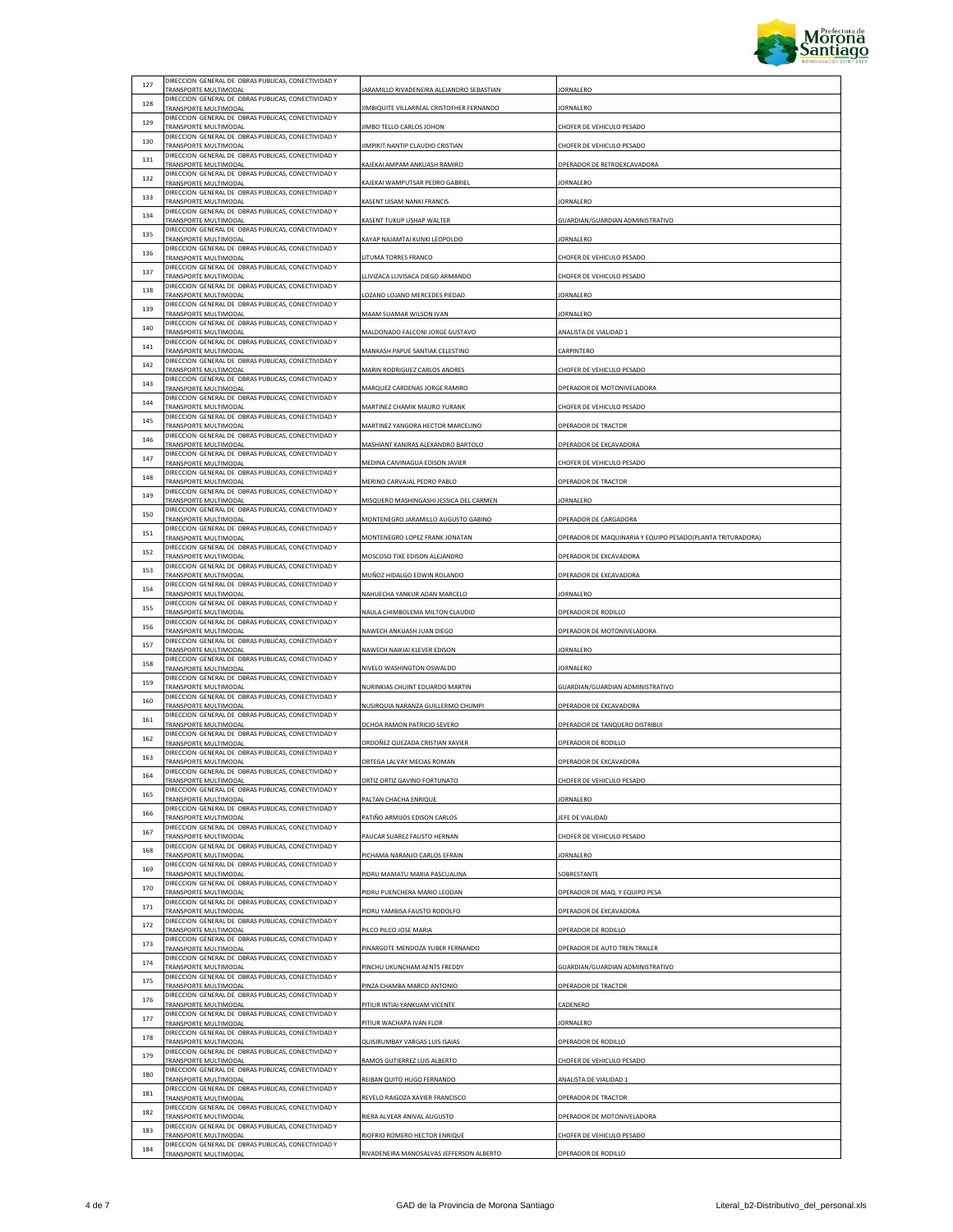

| 185 | DIRECCION GENERAL DE OBRAS PUBLICAS, CONECTIVIDAD Y<br>TRANSPORTE MULTIMODAL                                                        | ROBLES AGUAYO ANGEL WASHINGTON         | OPERADOR DE TRACTOR                      |
|-----|-------------------------------------------------------------------------------------------------------------------------------------|----------------------------------------|------------------------------------------|
| 186 | DIRECCION GENERAL DE OBRAS PUBLICAS, CONECTIVIDAD Y<br>TRANSPORTE MULTIMODAL                                                        | RODRIGUEZ AVILES RENE JAIME            | CHOFER DE VEHICULO PESADO                |
| 187 | DIRECCION GENERAL DE OBRAS PUBLICAS, CONECTIVIDAD Y<br>TRANSPORTE MULTIMODAL                                                        | SAANT CHAYUQUI HILARIO AMADEO          | <b>JORNALERO</b>                         |
| 188 | DIRECCION GENERAL DE OBRAS PUBLICAS, CONECTIVIDAD Y<br>TRANSPORTE MULTIMODAL                                                        | SAANT JIMPIKIT PITER                   | OPERADOR DE EXCAVADORA                   |
| 189 | DIRECCION GENERAL DE OBRAS PUBLICAS, CONECTIVIDAD Y<br>TRANSPORTE MULTIMODAL                                                        | SALINAS LEON JAIME OLIVERIO            | CHOFER DE VEHICULO PESADO                |
| 190 | DIRECCION GENERAL DE OBRAS PUBLICAS, CONECTIVIDAD Y                                                                                 |                                        |                                          |
| 191 | TRANSPORTE MULTIMODAL<br>DIRECCION GENERAL DE OBRAS PUBLICAS, CONECTIVIDAD Y                                                        | SAMANIEGO LOPEZ VICENTE MARCELO        | CHOFER DE VEHICULO PESADO                |
| 192 | TRANSPORTE MULTIMODAL<br>DIRECCION GENERAL DE OBRAS PUBLICAS, CONECTIVIDAD Y                                                        | SAMANIEGO MALDONADO FREDDY RODOLFO     | CHOFER DE VEHICULO PESADO                |
| 193 | TRANSPORTE MULTIMODAL<br>DIRECCION GENERAL DE OBRAS PUBLICAS, CONECTIVIDAD Y                                                        | SANDU JEMPE MANUEL                     | ALBAÑIL                                  |
| 194 | TRANSPORTE MULTIMODAL<br>DIRECCION GENERAL DE OBRAS PUBLICAS, CONECTIVIDAD Y                                                        | SHAGUI AGUAYO CRISTIAN JAVIER          | OPERADOR DE CARGADORA                    |
|     | TRANSPORTE MULTIMODAL<br>DIRECCION GENERAL DE OBRAS PUBLICAS, CONECTIVIDAD Y                                                        | SHAKAI JAUP AYUMPUM OLGER              | SOBRESTANTE                              |
| 195 | TRANSPORTE MULTIMODAL<br>DIRECCION GENERAL DE OBRAS PUBLICAS, CONECTIVIDAD Y                                                        | SHAKAI TUNKI RAMON RAFAEL              | SOBRESTANTE                              |
| 196 | TRANSPORTE MULTIMODAL<br>DIRECCION GENERAL DE OBRAS PUBLICAS, CONECTIVIDAD Y                                                        | SHARUP WAJAI CRISTOVAL LEONIDAS        | JORNALERO                                |
| 197 | TRANSPORTE MULTIMODAL<br>DIRECCION GENERAL DE OBRAS PUBLICAS, CONECTIVIDAD Y                                                        | SHIKI ASAMAT ARUTAM SAMUEL             | JORNALERO                                |
| 198 | TRANSPORTE MULTIMODAL<br>DIRECCION GENERAL DE OBRAS PUBLICAS, CONECTIVIDAD Y                                                        | SHIMPIUKAT PIRUCH EFRAIN LUDOVICO      | JORNALERO                                |
| 199 | TRANSPORTE MULTIMODAL                                                                                                               | SHUIR YURANGUI MILTON ALBERTO          | JORNALERO                                |
| 200 | DIRECCION GENERAL DE OBRAS PUBLICAS, CONECTIVIDAD Y<br>TRANSPORTE MULTIMODAL                                                        | SICHA RUBIO CARLOS REMIGIO             | OPERADOR DE RETROEXCAVADORA              |
| 201 | DIRECCION GENERAL DE OBRAS PUBLICAS, CONECTIVIDAD Y<br>TRANSPORTE MULTIMODAL                                                        | SINCHI BRITO TANIA GABRIELA            | ANALISTA DE VIALIDAD 1                   |
| 202 | DIRECCION GENERAL DE OBRAS PUBLICAS, CONECTIVIDAD Y<br>TRANSPORTE MULTIMODAL                                                        | SOLIS ORDOÑEZ FLAVIO TEODORO           | CHOFER DE VEHICULO PESADO                |
| 203 | DIRECCION GENERAL DE OBRAS PUBLICAS, CONECTIVIDAD Y<br>TRANSPORTE MULTIMODAL                                                        | SOLIS SHIQUI WASHINGTON STALIN         | ANALISTA DE VIALIDAD 1                   |
| 204 | DIRECCION GENERAL DE OBRAS PUBLICAS, CONECTIVIDAD Y<br>TRANSPORTE MULTIMODAL                                                        | SUAMBRA ANKUASH FREDY OLMEDO           | JORNALERO                                |
| 205 | DIRECCION GENERAL DE OBRAS PUBLICAS, CONECTIVIDAD Y<br>TRANSPORTE MULTIMODAL                                                        | TAPIA ORBEA JUAN JOSE                  | ANALISTA DE VIALIDAD 1                   |
| 206 | DIRECCION GENERAL DE OBRAS PUBLICAS, CONECTIVIDAD Y<br>TRANSPORTE MULTIMODAL                                                        | TAPIA RAMON JUAN CARLOS                | <b>JORNALERO</b>                         |
| 207 | DIRECCION GENERAL DE OBRAS PUBLICAS, CONECTIVIDAD Y<br>TRANSPORTE MULTIMODAL                                                        | TIGRE GOMEZ DIEGO ARMANDO              | ANALISTA DE VIALIDAD 1                   |
| 208 | DIRECCION GENERAL DE OBRAS PUBLICAS, CONECTIVIDAD Y<br>TRANSPORTE MULTIMODAL                                                        | TIGRE URGILES VICTOR MAURICIO          | CHOFER DE VEHICULO PESADO                |
| 209 | DIRECCION GENERAL DE OBRAS PUBLICAS, CONECTIVIDAD Y                                                                                 |                                        |                                          |
| 210 | TRANSPORTE MULTIMODAL<br>DIRECCION GENERAL DE OBRAS PUBLICAS, CONECTIVIDAD Y                                                        | TOAPANTA NAMBEL JUAN CARLOS            | <b>JORNALERO</b>                         |
| 211 | TRANSPORTE MULTIMODAL<br>DIRECCION GENERAL DE OBRAS PUBLICAS, CONECTIVIDAD Y                                                        | TORRES LOPEZ LUIS ENRIQUE              | CHOFER DE VEHICULO PESADO                |
| 212 | TRANSPORTE MULTIMODAL<br>DIRECCION GENERAL DE OBRAS PUBLICAS, CONECTIVIDAD Y                                                        | TORRES MOLINA JULIO ADAN               | <b>JORNALERO</b>                         |
| 213 | TRANSPORTE MULTIMODAL<br>DIRECCION GENERAL DE OBRAS PUBLICAS, CONECTIVIDAD Y                                                        | TSENKUSH NARANKAS TANIA PRISCILA       | JORNALERO                                |
| 214 | TRANSPORTE MULTIMODAL<br>DIRECCION GENERAL DE OBRAS PUBLICAS, CONECTIVIDAD Y                                                        | TSERE UNKUM INCHI LETICIA              | JORNALERO                                |
|     | TRANSPORTE MULTIMODAL<br>DIRECCION GENERAL DE OBRAS PUBLICAS, CONECTIVIDAD Y                                                        | TUITS TIMIAS ALEX DANILO               | JORNALERO                                |
| 215 | TRANSPORTE MULTIMODAL<br>DIRECCION GENERAL DE OBRAS PUBLICAS, CONECTIVIDAD Y                                                        | TUITS YAMAINCH MANUEL GREGORIO         | JORNALERO                                |
| 216 | TRANSPORTE MULTIMODAL<br>DIRECCION GENERAL DE OBRAS PUBLICAS, CONECTIVIDAD Y                                                        | TUNGUI YAMBIQUI SANDRO                 | JORNALERO                                |
| 217 | TRANSPORTE MULTIMODAL<br>DIRECCION GENERAL DE OBRAS PUBLICAS, CONECTIVIDAD Y                                                        | UNKUCH KUJA JUAN CARLOS                | CHOFER DE VEHICULO PESADO                |
| 218 | TRANSPORTE MULTIMODAL<br>DIRECCION GENERAL DE OBRAS PUBLICAS, CONECTIVIDAD Y                                                        | UTITIAJ WACHAPA TUNTIAK ERNESTO        | OPERADOR DE MOTONIVELADORA               |
| 219 | TRANSPORTE MULTIMODAL<br>DIRECCION GENERAL DE OBRAS PUBLICAS, CONECTIVIDAD Y                                                        | UYAGUARI QUILAMBAQUI NELSON RENE       | CHOFER DE VEHICULO PESADO                |
| 220 | TRANSPORTE MULTIMODAL<br>DIRECCION GENERAL DE OBRAS PUBLICAS, CONECTIVIDAD Y                                                        | VALVERDE VASCO VIANNEY FAVIAN          | OPERADOR DE MOTONIVELADORA               |
| 221 | TRANSPORTE MULTIMODAL                                                                                                               | VILLAVICENCIO VILLAVICENCIO JORGE LUIS | CHOFER DE VEHICULO PESADO                |
| 222 | DIRECCION GENERAL DE OBRAS PUBLICAS, CONECTIVIDAD Y<br>TRANSPORTE MULTIMODAL<br>DIRECCION GENERAL DE OBRAS PUBLICAS, CONECTIVIDAD Y | VINTIMILLA SALAS DARIO MANFREDO        | AYUDANTE DE MECANICA EQUIPO Y MAQUINARIA |
| 223 | TRANSPORTE MULTIMODAL                                                                                                               | VINZA ARTIAGA EDWIN ELADIO             | OPERADOR DE EXCAVADORA                   |
| 224 | DIRECCION GENERAL DE OBRAS PUBLICAS, CONECTIVIDAD Y<br>TRANSPORTE MULTIMODAL                                                        | VINZA CHAMORRO PEDRO PABLO             | JORNALERO                                |
| 225 | DIRECCION GENERAL DE OBRAS PUBLICAS, CONECTIVIDAD Y<br>TRANSPORTE MULTIMODAL                                                        | VINZA CHIMBOLEMA MELIZA JOHANA         | JORNALERO                                |
| 226 | DIRECCION GENERAL DE OBRAS PUBLICAS, CONECTIVIDAD Y<br>TRANSPORTE MULTIMODAL                                                        | VINZA VINZA MARCO GUILLERMO            | OPERADOR DE EXCAVADORA                   |
| 227 | DIRECCION GENERAL DE OBRAS PUBLICAS, CONECTIVIDAD Y<br>TRANSPORTE MULTIMODAL                                                        | VIVAR CAMPOVERDE CARLOS EDUARDO        | CHOFER DE VEHICULO PESADO                |
| 228 | DIRECCION GENERAL DE OBRAS PUBLICAS, CONECTIVIDAD Y<br>TRANSPORTE MULTIMODAL                                                        | VIZUMA TUNGUI EDDER ANDRES             | JORNALERO                                |
| 229 | DIRECCION GENERAL DE OBRAS PUBLICAS, CONECTIVIDAD Y<br>TRANSPORTE MULTIMODAL                                                        | WAAM UWITIAI PASCUAL DOMINGO           | OPERADOR DE MOTONIVELADORA               |
| 230 | DIRECCION GENERAL DE OBRAS PUBLICAS, CONECTIVIDAD Y<br>TRANSPORTE MULTIMODAL                                                        | WACHAPA ETSA IVAN ROBERTO              | CHOFER DE VEHICULO PESADO                |
| 231 | DIRECCION GENERAL DE OBRAS PUBLICAS, CONECTIVIDAD Y<br>TRANSPORTE MULTIMODAL                                                        | WACHAPA SANCHIM BYRON ALCIVAR          | OPERADOR DE MOTONIVELADORA               |
| 232 | DIRECCION GENERAL DE OBRAS PUBLICAS, CONECTIVIDAD Y<br>TRANSPORTE MULTIMODAL                                                        | WAMBANGTI CHIRIAP SURITIAK ROSY        | JORNALERO                                |
| 233 | DIRECCION GENERAL DE OBRAS PUBLICAS, CONECTIVIDAD Y<br>TRANSPORTE MULTIMODAL                                                        | WAMPACH YAKUM ANDRES ROMAN             | JORNALERO                                |
| 234 | DIRECCION GENERAL DE OBRAS PUBLICAS, CONECTIVIDAD Y<br>TRANSPORTE MULTIMODAL                                                        | WAMPASH SURIK ANDRES ABELINO           | JORNALERO                                |
| 235 | DIRECCION GENERAL DE OBRAS PUBLICAS, CONECTIVIDAD Y<br>TRANSPORTE MULTIMODAL                                                        | WAMPUTSAR TIWI NAWECH MIGUEL           | JORNALERO                                |
| 236 | DIRECCION GENERAL DE OBRAS PUBLICAS, CONECTIVIDAD Y                                                                                 | WARUSHA CARMELINA MIGUEL ANGEL         | JORNALERO                                |
| 237 | TRANSPORTE MULTIMODAL<br>DIRECCION GENERAL DE OBRAS PUBLICAS, CONECTIVIDAD Y                                                        |                                        |                                          |
| 238 | TRANSPORTE MULTIMODAL<br>DIRECCION GENERAL DE OBRAS PUBLICAS, CONECTIVIDAD Y                                                        | WASHICTA TUITZA DANIEL                 | JORNALERO                                |
| 239 | TRANSPORTE MULTIMODAL<br>DIRECCION GENERAL DE OBRAS PUBLICAS, CONECTIVIDAD Y                                                        | YAMASQUI ANGAMARCA GALO EDMUNDO        | CHOFER DE VEHICULO PESADO                |
| 240 | TRANSPORTE MULTIMODAL<br>DIRECCION GENERAL DE OBRAS PUBLICAS, CONECTIVIDAD Y                                                        | YUMBLA SARMIENTO KAISER NARCISO        | OPERADOR DE RODILLO                      |
| 241 | TRANSPORTE MULTIMODAL<br>DIRECCION GENERAL DE OBRAS PUBLICAS, CONECTIVIDAD Y                                                        | YUMICEBA TIERRA WILSON HERNAN          | JORNALERO                                |
|     | TRANSPORTE MULTIMODAL<br>DIRECCION GENERAL DE OBRAS PUBLICAS, CONECTIVIDAD Y                                                        | ZABALA GUTIERREZ CLEVER OSWALDO        | CHOFER DE VEHICULO PESADO                |
| 242 | TRANSPORTE MULTIMODAL                                                                                                               | ZABALA RIVADENEIRA EDGAR RAMIRO        | JORNALERO                                |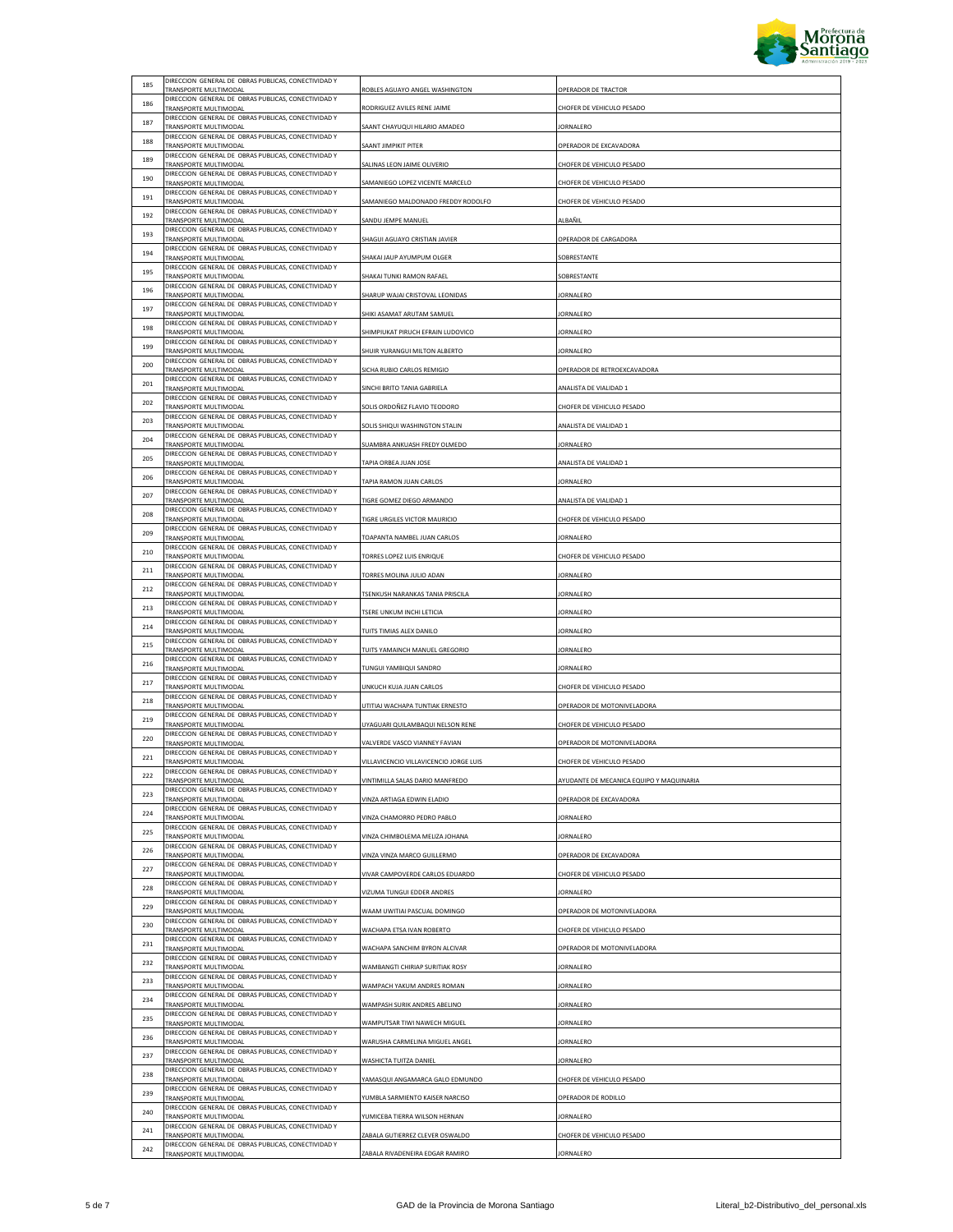

|            | DIRECCION GENERAL DE OBRAS PUBLICAS, CONECTIVIDAD Y                                 |                                                                       |                                                         |
|------------|-------------------------------------------------------------------------------------|-----------------------------------------------------------------------|---------------------------------------------------------|
| 243        | <b>FRANSPORTE MULTIMODAL</b>                                                        | ZABALA VALLEJO JULIO GABRIEL                                          | CHOFER DE VEHICULO PESADO                               |
| 244        | DIRECCION GENERAL DE OBRAS PUBLICAS, CONECTIVIDAD Y<br><b>FRANSPORTE MULTIMODAL</b> | ZABALA VALLEJO LUIS LEONARDO                                          | <b>JORNALERO</b>                                        |
| 245        | DIRECCION GENERAL DE OBRAS PUBLICAS, CONECTIVIDAD Y                                 |                                                                       |                                                         |
| 246        | <b>FRANSPORTE MULTIMODAL</b><br>DIRECCION GENERAL DE OBRAS PUBLICAS, CONECTIVIDAD Y | ZAMARENO QUIZHPE BOLIVAR EDUARDO                                      | <b>JORNALERO</b>                                        |
|            | <b>FRANSPORTE MULTIMODAL</b><br>DIRECCION GENERAL DE OBRAS PUBLICAS, CONECTIVIDAD Y | ZHUNAULA AULESTIA ARGENIS YAMEL                                       | <b>JORNALERO</b>                                        |
| 247        | <b>FRANSPORTE MULTIMODAL</b>                                                        | CALLE RIERA GREIS JANETH                                              | <b>SECRETARIA</b>                                       |
| 248        | DIRECCION GENERAL DE OBRAS PUBLICAS, CONECTIVIDAD Y<br>RANSPORTE MULTIMODAL         | CASTRO LEON RENE FRANSUA                                              | JEFE DE MECANICA Y MANTENIMIENTO                        |
| 249        | DIRECCION GENERAL DE OBRAS PUBLICAS, CONECTIVIDAD Y                                 |                                                                       |                                                         |
|            | <b>FRANSPORTE MULTIMODAL</b><br>DIRECCION GENERAL DE OBRAS PUBLICAS, CONECTIVIDAD Y | CHIRIBOGA BARRERA FERNANDO MARCELO                                    | AYUDANTE DE MECANICA                                    |
| 250        | <b>FRANSPORTE MULTIMODAL</b>                                                        | ARAMILLO RIVADENEIRA TEOFILO OLIVEROS                                 | MECANICO DE MANTENIMIENTO Y REPARACION DE EQUIPO PESADO |
| 251        | DIRECCION GENERAL DE OBRAS PUBLICAS, CONECTIVIDAD Y<br><b>FRANSPORTE MULTIMODAL</b> | IIMENEZ DELGADO JORGE JAIME                                           | MECANICO SOLDADOR                                       |
| 252        | DIRECCION GENERAL DE OBRAS PUBLICAS, CONECTIVIDAD Y<br><b>FRANSPORTE MULTIMODAL</b> |                                                                       | AYUDANTE DE MECANICA                                    |
| 253        | DIRECCION GENERAL DE OBRAS PUBLICAS, CONECTIVIDAD Y                                 | IUNCAL JARAMILLO BOLIVAR DANIEL                                       |                                                         |
|            | <b>TRANSPORTE MULTIMODAL</b><br>DIRECCION GENERAL DE OBRAS PUBLICAS, CONECTIVIDAD Y | KASENT IJISAM NAYAIMP ADONIS                                          | AYUDANTE DE MECANICA                                    |
| 254        | <b>TRANSPORTE MULTIMODAL</b>                                                        | MALDONADO GUZMAN ALODIO OMERO                                         | SOLDADOR ELECTRICO                                      |
| 255        | DIRECCION GENERAL DE OBRAS PUBLICAS, CONECTIVIDAD Y<br><b>FRANSPORTE MULTIMODAL</b> | MASHU TANKAMASH SANI MILTON                                           | AYUDANTE DE MECANICA                                    |
| 256        | DIRECCION GENERAL DE OBRAS PUBLICAS, CONECTIVIDAD Y                                 |                                                                       |                                                         |
|            | <b>FRANSPORTE MULTIMODAL</b><br>DIRECCION GENERAL DE OBRAS PUBLICAS, CONECTIVIDAD Y | MONTAGUANO GUATO JORGE ERNESTO                                        | <b>INGENIERO MECANICO 1</b>                             |
| 257        | <b>FRANSPORTE MULTIMODAL</b><br>DIRECCION GENERAL DE OBRAS PUBLICAS, CONECTIVIDAD Y | MOROCHO MAYAGUARI ALVARO ISMAEL                                       | <b>INGENIERO MECANICO 2</b>                             |
| 258        | <b>FRANSPORTE MULTIMODAL</b>                                                        | MOROCHO MOROCHO JORGE LEONARDO                                        | CHOFER DE VEHICULO PESADO                               |
| 259        | DIRECCION GENERAL DE OBRAS PUBLICAS, CONECTIVIDAD Y<br><b>FRANSPORTE MULTIMODAL</b> | NAULA BARBA JILSON BOLIVAR                                            | AYUDANTE DE MECANICA                                    |
| 260        | DIRECCION GENERAL DE OBRAS PUBLICAS, CONECTIVIDAD Y                                 |                                                                       |                                                         |
|            | <b>FRANSPORTE MULTIMODAL</b><br>DIRECCION GENERAL DE OBRAS PUBLICAS, CONECTIVIDAD Y | NEIRA BELTRAN SIMON BOLIVAR                                           | CHOFER DE VEHICULO PESADO                               |
| 261        | <b>TRANSPORTE MULTIMODAL</b><br>DIRECCION GENERAL DE OBRAS PUBLICAS, CONECTIVIDAD Y | PUGLLA ORDOÑEZ HERNAN ORLANDO                                         | SOI DADOR                                               |
| 262        | TRANSPORTE MULTIMODAL                                                               | RIVADENEIRA ACUÑA ADRIAN ALEXANDER                                    | INGENIERO MECANICO 1                                    |
| 263        | DIRECCION GENERAL DE OBRAS PUBLICAS, CONECTIVIDAD Y<br>TRANSPORTE MULTIMODAL        | RODRIGUEZ CALLE FREDI ALBERTO                                         | <b>INGENIERO MECANICO 1</b>                             |
| 264        | DIRECCION GENERAL DE OBRAS PUBLICAS, CONECTIVIDAD Y                                 |                                                                       |                                                         |
|            | TRANSPORTE MULTIMODAL<br>DIRECCION GENERAL DE OBRAS PUBLICAS, CONECTIVIDAD Y        | ROMERO NARANJO JORGE RAMIRO                                           | ENGRASADOR DE EQUIPO Y/O MAQUINARIA                     |
| 265        | TRANSPORTE MULTIMODAL                                                               | SIMBA CHUQUIMARCA VICTOR MANUEL                                       | MECANICO DE MANTENIMIENTO Y REPARACION DE EQUIPO PESADO |
| 266        | DIRECCION GENERAL DE OBRAS PUBLICAS, CONECTIVIDAD Y<br>TRANSPORTE MULTIMODAL        | TEJEDOR QUEZADA OSWALDO FRANCISCO                                     | ENGRASADOR DE EQUIPO Y/O MAQUINARIA                     |
| 267        | DIRECCION GENERAL DE OBRAS PUBLICAS, CONECTIVIDAD Y<br>TRANSPORTE MULTIMODAL        | TIWI KUKUSH LENIN ALFREDO                                             | ENGRASADOR DE EQUIPO Y/O MAQUINARIA                     |
| 268        | DIRECCION GENERAL DE OBRAS PUBLICAS, CONECTIVIDAD Y                                 |                                                                       |                                                         |
|            | TRANSPORTE MULTIMODAL<br>DIRECCION GENERAL DE OBRAS PUBLICAS, CONECTIVIDAD Y        | TOLEDO COBOS WALTER HOMERO                                            | ENGRASADOR DE EQUIPO Y/O MAQUINARIA                     |
| 269<br>270 | TRANSPORTE MULTIMODAL                                                               | TUNKI CHUMBIA JOSE OMAR                                               | ENGRASADOR DE EQUIPO Y/O MAQUINARIA                     |
| 271        | DIRECCION GENERAL DE FISCALIZACION<br>DIRECCION GENERAL DE FISCALIZACION            | CEVALLOS NURINZA LUIS ALFREDO<br>HACHA BORJA DIEGO RAMIRO             | CADENERO<br><b>TOPOGRAFO</b>                            |
| 272        | DIRECCION GENERAL DE FISCALIZACION                                                  | DELGADO LEDESMA PEDRO ENRIQUE                                         | DIRECTOR GENERAL DE FISCALIZAC                          |
|            | DIRECCION GENERAL DE FISCALIZACION<br>DIRECCION GENERAL DE FISCALIZACION            | IEMPEKAT SHUIR ROSALINA MARIA<br>UANK CHAMIKIAR ELIAS NORBERTO        | CONSERJE<br><b>JORNALERO</b>                            |
|            | DIRECCION GENERAL DE FISCALIZACION                                                  | ANIRAS WEEK ERMENEGILDO SHAKAI                                        | ANALISTA DE FISCALIZACION 1                             |
|            |                                                                                     |                                                                       |                                                         |
|            | DIRECCION GENERAL DE FISCALIZACION                                                  | OPEZ VERA ESTER CUMANDA                                               | ANALISTA ADMINISTRATIVO                                 |
| 273        | DIRECCION GENERAL DE FISCALIZACION<br>DIRECCION GENERAL DE FISCALIZACION            | MENDOZA MENDIETA CHRISTIAN XAVIER<br>MONTENEGRO GUZMAN LIZARDO ROMULO | CHOFER DE VEHICULO LIVIANO<br>CHOFER DE VEHICULO PESADO |
| 274        | DIRECCION GENERAL DE FISCALIZACION                                                  | RODRIGUEZ ORTIZ HENRY AMADIS                                          | ANALISTA DE FISCALIZACION 1                             |
| 275        | DIRECCION GENERAL DE FISCALIZACION                                                  | ARMIENTO GOMEZ CARLOS EFRAIN                                          | <b>ORNALERO</b>                                         |
| 276<br>277 | DIRECCION GENERAL DE FISCALIZACION<br>DIRECCION GENERAL DE FISCALIZACION            | TAPIA SISALIMA DANIEL ANDRES<br>TSAMARAINT MASUINK NELSON MARTIN      | ANALISTA DE FISCALIZACION 1<br>ORNALERO                 |
| 278        | DIRECCION GENERAL DE FISCALIZACION                                                  | VIZUETE BRITO JUAN CARLOS                                             | ANALISTA DE FISCALIZACION 1                             |
| 283        | DIRECCION GENERAL DE GESTION AMBIENTAL Y CUENCAS<br><b>IIDROGRAFICAS</b>            | ARAMILLO SALAZAR ANGELITA DEL CARMEN                                  | ANALISTA ADMINISTRATIVO                                 |
| 284        | DIRECCION GENERAL DE GESTION AMBIENTAL Y CUENCAS                                    |                                                                       |                                                         |
| 285        | HIDROGRAFICAS<br>DIRECCION GENERAL DE GESTION AMBIENTAL Y CUENCAS                   | CAMACHO POMA MARIA GABRIELA                                           | ANALISTA DE RIEGO Y DRENAJE 1                           |
|            | <b>HIDROGRAFICAS</b><br>DIRECCION GENERAL DE GESTION AMBIENTAL Y CUENCAS            | HACHA RIVADENEIRA JOSE LUIS                                           | CADENERO                                                |
| 286        | HIDROGRAFICAS                                                                       | <b>CHIARMACH KAYAP RUSARI CELESTINA</b>                               | CONSERJE                                                |
| 287        | DIRECCION GENERAL DE GESTION AMBIENTAL Y CUENCAS<br><b>HIDROGRAFICAS</b>            | CORDOVA CORDOVA OLGER ALEXANDER                                       | CHOFER DE VEHICULO LIVIANO                              |
| 288        | DIRECCION GENERAL DE GESTION AMBIENTAL Y CUENCAS<br><b>HIDROGRAFICAS</b>            | <b>NTSAKUA CHIRIAP LUIS</b>                                           | OPERADOR DE EXCAVADORA                                  |
| 289        | DIRECCION GENERAL DE GESTION AMBIENTAL Y CUENCAS                                    |                                                                       |                                                         |
|            | <b>HIDROGRAFICAS</b><br>DIRECCION GENERAL DE GESTION AMBIENTAL Y CUENCAS            | UANK SHIKI ETSA DAVID                                                 | JORNALERO                                               |
| 290        | <b>HIDROGRAFICAS</b>                                                                | (UJA JIMPIKIT ARMANDO AVECINA                                         | CADENERO                                                |
| 291        | DIRECCION GENERAL DE GESTION AMBIENTAL Y CUENCAS<br><b>HIDROGRAFICAS</b>            | (UJA JUANK EDWIN ALEX                                                 | OPERADOR DE EXCAVADORA                                  |
| 292        | DIRECCION GENERAL DE GESTION AMBIENTAL Y CUENCAS<br><b>IIDROGRAFICAS</b>            | <b>MACAS TOBAR MANUEL ANDRES</b>                                      | AYUDANTE DE FOUIPO CAMINERO                             |
| 293        | DIRECCION GENERAL DE GESTION AMBIENTAL Y CUENCAS                                    |                                                                       |                                                         |
|            | <b>HIDROGRAFICAS</b><br>DIRECCION GENERAL DE GESTION AMBIENTAL Y CUENCAS            | <b>MOREIRA GALLARDO EDDY JHONNATAN</b>                                | AYUDANTE DE EQUIPO CAMINERO                             |
| 294        | <b>HIDROGRAFICAS</b>                                                                | <b>MOROCHO PILAMUNGA GONZALO</b>                                      | OPERADOR DE EXCAVADORA                                  |
| 295        | DIRECCION GENERAL DE GESTION AMBIENTAL Y CUENCAS<br><b>IIDROGRAFICAS</b>            | AÑI RIERA FLAVIO WILFRIDO                                             | JEFE DE CUENCAS HIDROGRAFICAS,                          |
| 296        | DIRECCION GENERAL DE GESTION AMBIENTAL Y CUENCAS<br><b>HIDROGRAFICAS</b>            | ANCHIM UTITIAJA LUIS ALFREDO                                          | CADENERO                                                |
| 297        | DIRECCION GENERAL DE GESTION AMBIENTAL Y CUENCAS                                    |                                                                       |                                                         |
|            | <b>HIDROGRAFICAS</b><br>DIRECCION GENERAL DE GESTION AMBIENTAL Y CUENCAS            | GOLORZANO SOLORZANO JON FERNANDO                                      | CHOFER DE VEHICULO PESADO                               |
| 298        | <b>HIDROGRAFICAS</b>                                                                | TSEREMP SHAKAI TIWIRAM RICARDO                                        | CHOFER DE VEHICULO LIVIANO                              |
| 299        | DIRECCION GENERAL DE GESTION AMBIENTAL Y CUENCAS<br><b>HIDROGRAFICAS</b>            | <b>/INZA CHACHA WILSON NORMANDO</b>                                   | <b>JORNALERO</b>                                        |
| 300        | DIRECCION GENERAL DE GESTION AMBIENTAL Y CUENCAS<br><b>HIDROGRAFICAS</b>            | WACHAPA AYUY MARIO IVAN                                               | AYUDANTE DE EQUIPO CAMINERO                             |
| 301        | DIRECCION GENERAL DE GESTION AMBIENTAL Y CUENCAS                                    |                                                                       |                                                         |
|            | <b>HIDROGRAFICAS</b><br>DIRECCION GENERAL DE GESTION AMBIENTAL Y CUENCAS            | ANKUR NAYAP MARCELINO                                                 | <b>JORNALERO</b>                                        |
| 302        | <b>HIDROGRAFICAS</b>                                                                | ZEAS MAZA MARCO ESTEBAN                                               | ANALISTA DE RIEGO Y DRENAJE 1                           |
| 303        | DIRECCION GENERAL DE GESTION AMBIENTAL Y CUENCAS<br><b>IIDROGRAFICAS</b>            | <b>JERVES ZAMBRANO CARLOS ANDRES</b>                                  | ANALISTA AMBIENTAL 1                                    |
| 304        | DIRECCION GENERAL DE GESTION AMBIENTAL Y CUENCAS<br><b>HIDROGRAFICAS</b>            | CALLE PADILLA ANGELICA MARIA                                          | ANALISTA AMBIENTAL 1                                    |
| 305        | DIRECCION GENERAL DE GESTION AMBIENTAL Y CUENCAS<br>HIDROGRAFICAS                   | CARDENAS LUNA KAROL EUGENIA                                           | ANALISTA AMBIENTAL 1                                    |